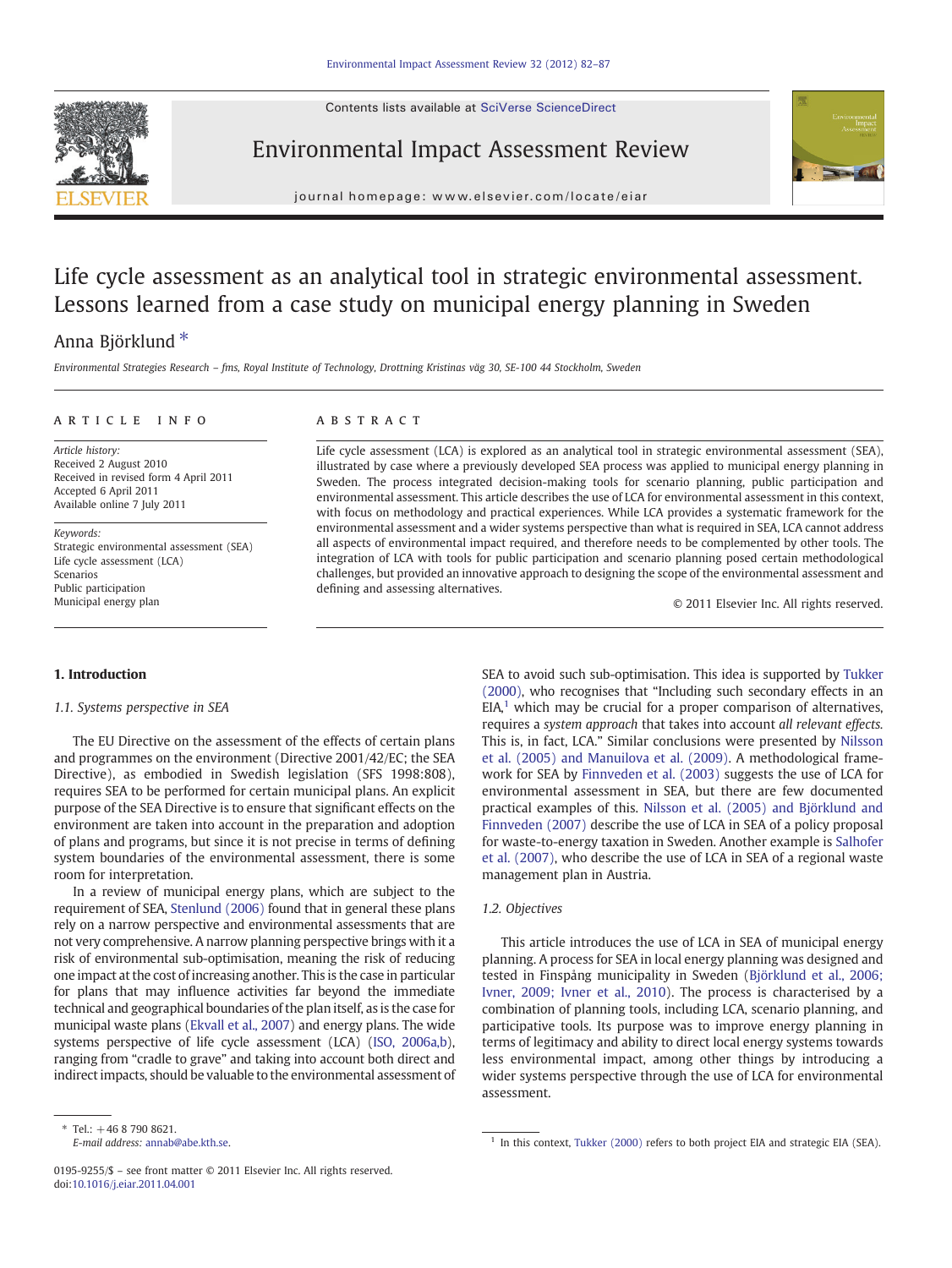Drawing on experiences from the previously designed and tested SEA process, the specific aim of this article is to describe how LCA can be implemented as an analytical tool for environmental assessment in SEA. Focus is on methodology and practical experiences of integrating LCA with other tools in the SEA process, and on conclusions on the role and contribution of LCA in this context. The LCA model and results are only briefly described for illustrative purposes.

#### 2. LCA as an integrated part of the SEA process

This section outlines the design and scope of the SEA process, the LCA model developed for this purpose, the integration of LCA with the other tools of the SEA process, and the results of the environmental assessment with LCA.

#### 2.1. SEA process

The SEA process was designed in part based on the methodological framework for SEA proposed by [Finnveden et al. \(2003\)](#page--1-0), using a selection of the tools proposed by this framework. Participative tools were combined with scenario planning tools to handle uncertainties due to the long-term planning perspective, and LCA to introduce a wide systems perspective in the environmental assessment. In short, the SEA process consisted of the following steps ([Björklund et al.,](#page--1-0) [2006; Ivner et al., 2010](#page--1-0)):

- Participative workshops with a citizens' panel to develop a vision and future scenarios, and to suggest measures for a more sustainable local energy system.
- Selection of measures for further analysis, by civil servants of the municipality.
- Environmental assessment with LCA and qualitative indicators of selected measures.
- Valuation and choice of robust measures to include in the energy plan.
- Final feedback to the citizens' panel.
- Compilation, remittance, adoption, and evaluation of municipal energy plan.

#### 2.2. Scope of the environmental assessment

Environmental assessment in SEA should be done of the current state, the no-action alternative, and the likely evolution if implementing the measures proposed by a plan or programme; in this case meaning implementing the proposed measures of the energy plan.

No-action alternatives typically build on prognoses of likely future development. However, the longer the time horizon, the more difficult it is to make reliable prognoses ([Börjesson et al., 2006](#page--1-0)). To handle the long time perspective of an energy plan (10 years or more), the SEA process included scenario planning with future external scenarios (e.g. [Dreborg,](#page--1-0) [2004; Eriksson, 2004\)](#page--1-0) that describe possible future developments of factors affecting the local energy system, but not determined by local decisions. Two main dimensions; "Life style" and "Policy on resource use," were combined in a so-called scenario cross, from which four different but equally important no-action future scenarios emerged. As a consequence, four no-action alternatives were included in the environmental assessment.

More than 90 measures to reduce energy use in the municipality were suggested by the citizens' panel. Ten of these measures were eventually selected by civil servants to be included in the environmental assessment (Table 1).

#### 2.3. Structure of the LCA model

An LCA model of the local energy use and supply was developed. The model was designed to allow for key parameters to be adjusted to

#### Table 1

Suggested measures that were selected for quantitative environmental assessment with LCA

| Suggested measure                                       | Description                                                                                                                                                                                             |
|---------------------------------------------------------|---------------------------------------------------------------------------------------------------------------------------------------------------------------------------------------------------------|
| Expansion of district heating                           | Defined as a 50% increase in supply of district<br>heating in the residential and private service<br>sectors, reducing the demand for other heat<br>sources.                                            |
| Introduction of combined<br>heat and power              | Existing heat plant in Finspång is converted to<br>combined heat and power production.                                                                                                                  |
| Increased public transport                              | Information measures which are assumed to lead<br>to significantly increased use of public transport<br>(bus) at the expense of cars for personal<br>transportation by inhabitants of the municipality. |
| Guidelines for biofuel<br>combustion                    | Information measures which are assumed to<br>lead to more efficient use of old residential<br>biofuelled heating systems issued by the<br>municipality.                                                 |
| Biofuel pellets instead of heat<br>pumps                | Measures taken to have modern biofuelled<br>heating systems be installed instead of heat<br>pumps in the residential, private service, and<br>public sectors.                                           |
| Install solar collectors                                | Measures taken to have solar heat collectors<br>installed in all residential buildings that are not<br>within reach to be connected to the district<br>heating system.                                  |
| Individual measurement and<br>billing of hot water      | Introduction of individual measurement and<br>billing in multi-family residential buildings is<br>assumed reduce consumption by 15%.                                                                    |
| Improve energy efficiency in<br>existing building stock | By introducing already available techniques for<br>reducing energy use in residential buildings,<br>energy use reduced by 50% (electricity) and 20%<br>(heat) on average.                               |
| Introduce ethanol cars in<br>municipal transport fleet  | The car fleet owned by the municipality would<br>run entirely on ethanol fuel (E85).                                                                                                                    |
| Change outdoor lighting to                              | All publicly owned outdoor lighting would be                                                                                                                                                            |
| low-energy bulbs                                        | replaced with low-energy bulbs.                                                                                                                                                                         |

represent the current state, the four no-action alternatives, and the implementation of suggested measures of the local energy plan. Municipal energy use indicators that describe energy use in terms of final demand of a number of energy carriers in a number of sectors [\(Statistics Sweden, 2004\)](#page--1-0) were used as data source for inventory of the current state. This format was also used to develop the LCA model [\(Björklund, 2008](#page--1-0)), which was implemented in SimaPro 6 [\(PRé](#page--1-0) [Consultants, 2004](#page--1-0)). [Fig. 1](#page--1-0) describes the foreground system in terms of energy carriers, energy conversion technologies, and end-use sectors. The background system, including up-stream processes of resource extraction and down-stream processes of slag and ash landfilling, was also included.

#### 2.4. Life cycle inventory data

The external future scenarios defining the no-action alternatives were initially qualitative, but had to expressed quantitatively in the LCA model with numerical estimates of important factors such as; relative increase or decrease in personal transport; ratio between travel by car and public transport; relative use of different vehicle fuels; fuel mix in district heating; or fuel mix in electricity production. As an example, in a scenario characterised by governmental interference in resource use and a rooted life style, it was estimated that public transport would increase by 25% compared to the current state. This was motivated by an assumed combination of regional expansion and increased commuting, higher fuel prices, more limited consumption margins, and improved public transport. Such quantifications were based in part on other scenario studies of the transportation and energy sectors, in part on discussions within the project team.

Some of the proposed measures were quantitatively defined by the citizens' panel, for instance "Introduce ethanol cars in municipal transport fleet," as a result of which 100% of all cars in the municipal fleet would run on ethanol. Other measures had to be further specified